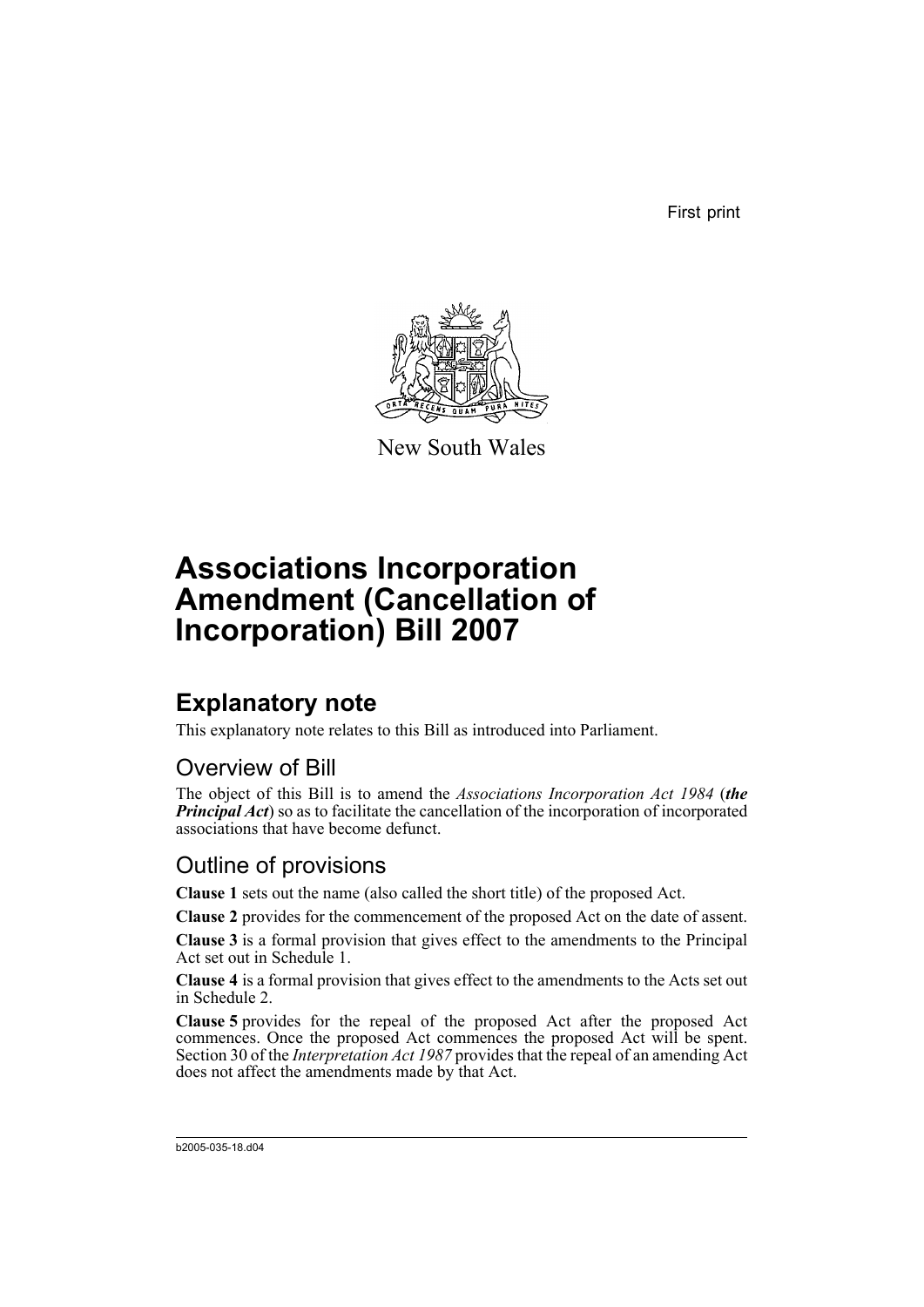Explanatory note

### **Schedule 1 Amendment of Associations Incorporation Act 1984**

**Schedule 1 [1]** replaces section 54 of the Principal Act with proposed sections 54 and 54A. References in those sections to the Director-General are, by administrative changes order, required to be construed as references to the Commissioner for Fair Trading, Department of Commerce.

**Proposed section 54** provides that the Director-General may cancel the incorporation of an incorporated association if satisfied as to certain matters. These matters include the matters as to which the Director-General must currently be satisfied under the existing section 54, and also includes 4 further grounds. The additional grounds are as follows:

- (a) that the association has failed to lodge financial statements for the last 3 years,
- (b) that the association has failed to comply with a direction to change its name,
- (c) that the association no longer has at least 5 members,
- (d) that the association no longer has a public officer who is resident in the State.

Before cancelling an association's incorporation, the Director-General must notify the association of his or her intention to do so, must give the association and its members at least 28 days in which to respond to the notice and must give due consideration to any responses that are made.

**Proposed section 54A** preserves any existing liability of all former officers of an association whose incorporation has been cancelled under proposed section 54, and permits the Director-General to reinstate the association's incorporation if satisfied that the incorporation should not have been cancelled under that section. Under the existing section 54, liability is preserved only in relation to persons who were officers at the time of cancellation.

The procedures set out in proposed sections 54 and 54A do not otherwise differ in any material respect from the procedures set out in the existing section 54.

**Schedule 1 [2]** amends section 55A of the Principal Act so as to ensure that, when an association's incorporation is cancelled on its own application, the liability of all former officers, and not just those persons who were officers at the time of cancellation, is preserved.

**Schedule 1 [3]** amends clause 1 (1) of Schedule 3 to the Principal Act (Savings and transitional provisions) so as to enable the Governor to make regulations of a savings or transitional nature consequent on the enactment of the proposed Act.

**Schedule 1 [4]** inserts proposed Part 3 into Schedule 3 to the Principal Act. The new Part contains a provision that disapplies the amendments made by the proposed Act from any cancellation procedures arising from a notice issued before the commencement of the proposed Act under existing section 14 (1A) (a change of name direction) or existing section 54 (1) (the current show cause provision).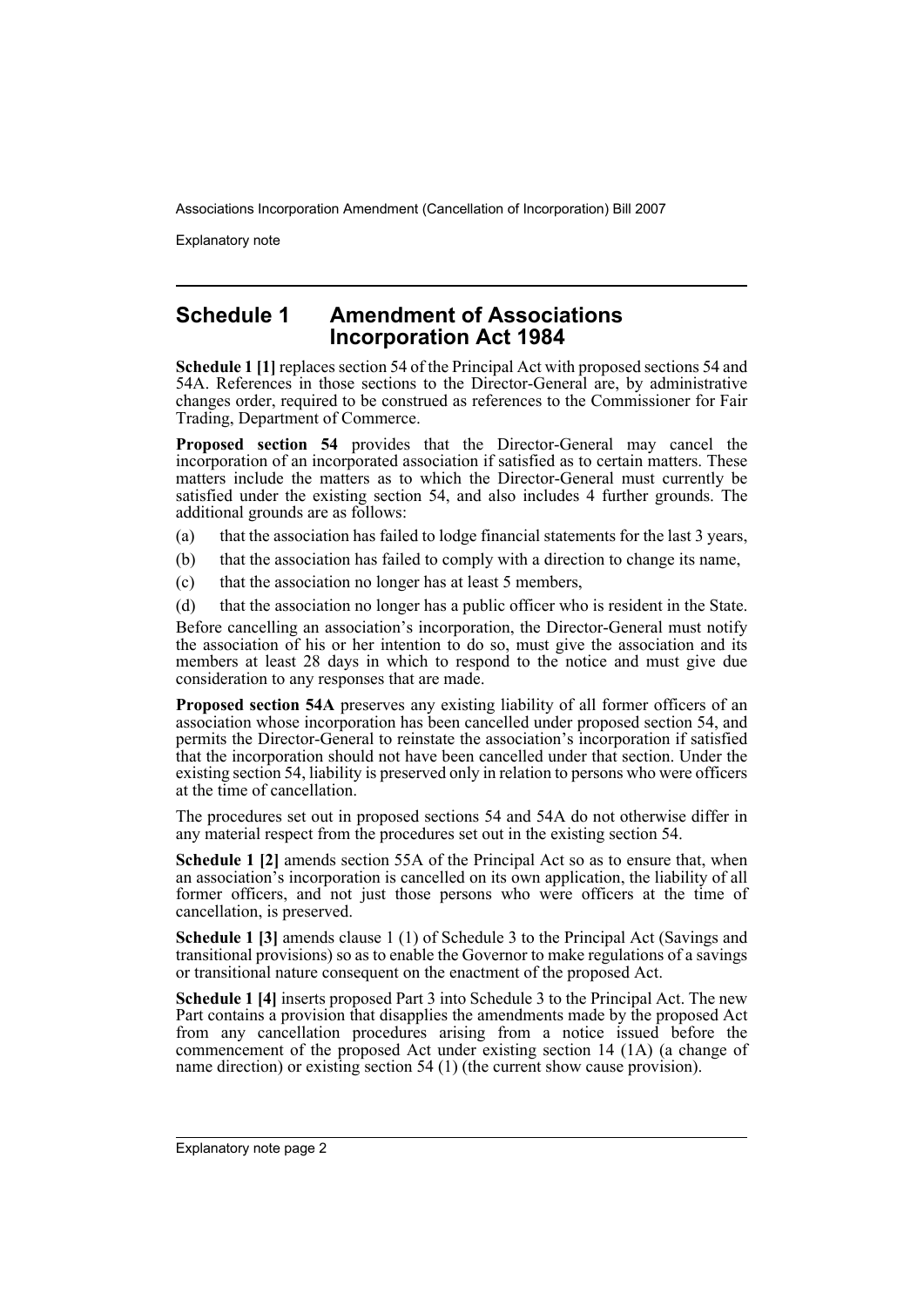Explanatory note

### **Schedule 2 Amendment of other Acts**

**Schedule 2.1 and 2.2** amend section 204B of the *Police Act 1990* and section 12 of the *Sheriff Act 2005*, respectively, to make amendments consequential on the amendment made by **Schedule 1 [1]**.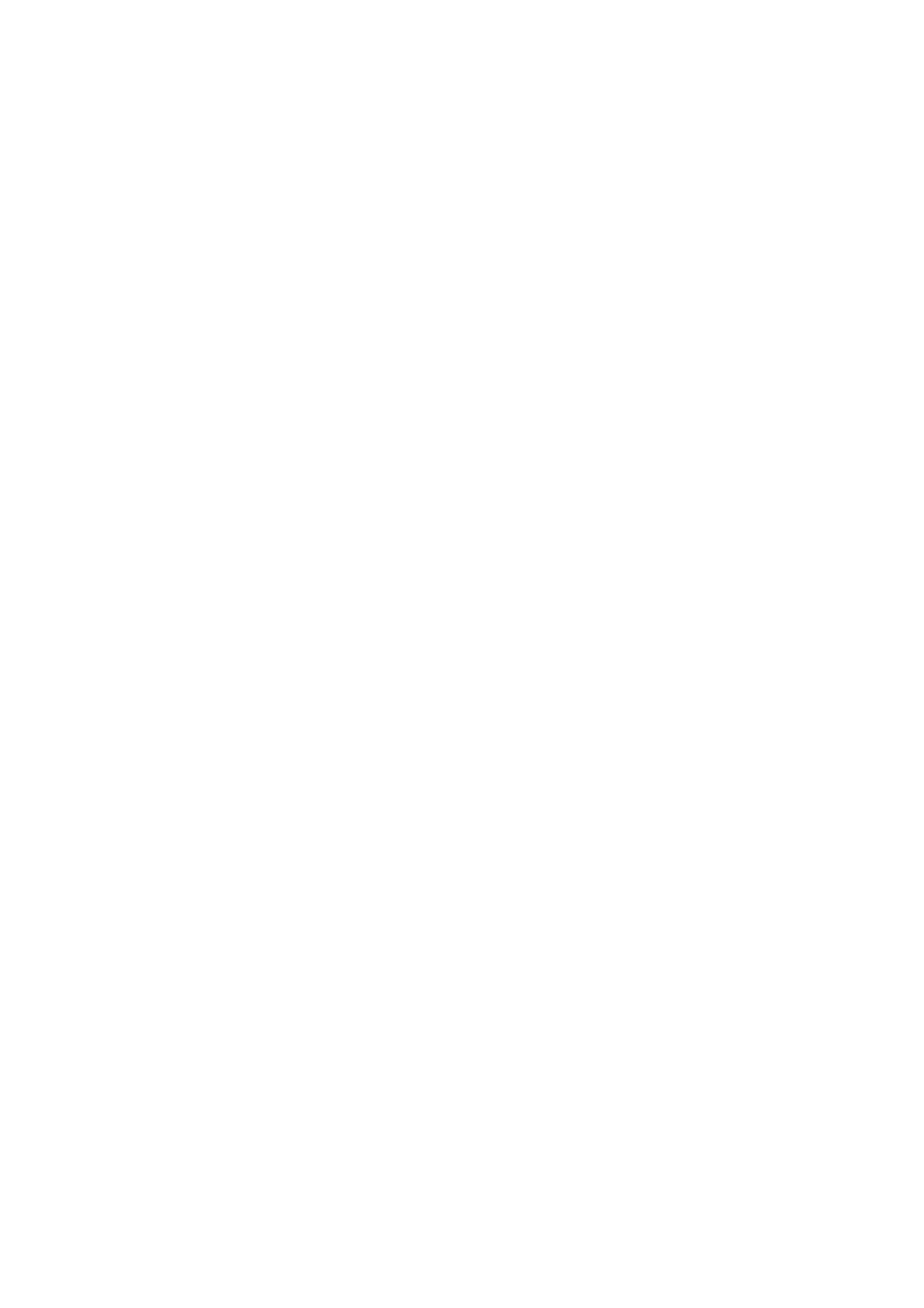First print



New South Wales

# **Associations Incorporation Amendment (Cancellation of Incorporation) Bill 2007**

# **Contents**

|            |                                                         | Page |
|------------|---------------------------------------------------------|------|
|            | Name of Act                                             |      |
|            | Commencement                                            |      |
|            | Amendment of Associations Incorporation Act 1984 No 143 | 2    |
| 4          | Amendment of other Acts                                 |      |
| 5          | Repeal of Act                                           |      |
| Schedule 1 | Amendment of Associations Incorporation Act 1984        |      |
|            | Schedule 2 Amendment of other Acts                      |      |
|            |                                                         |      |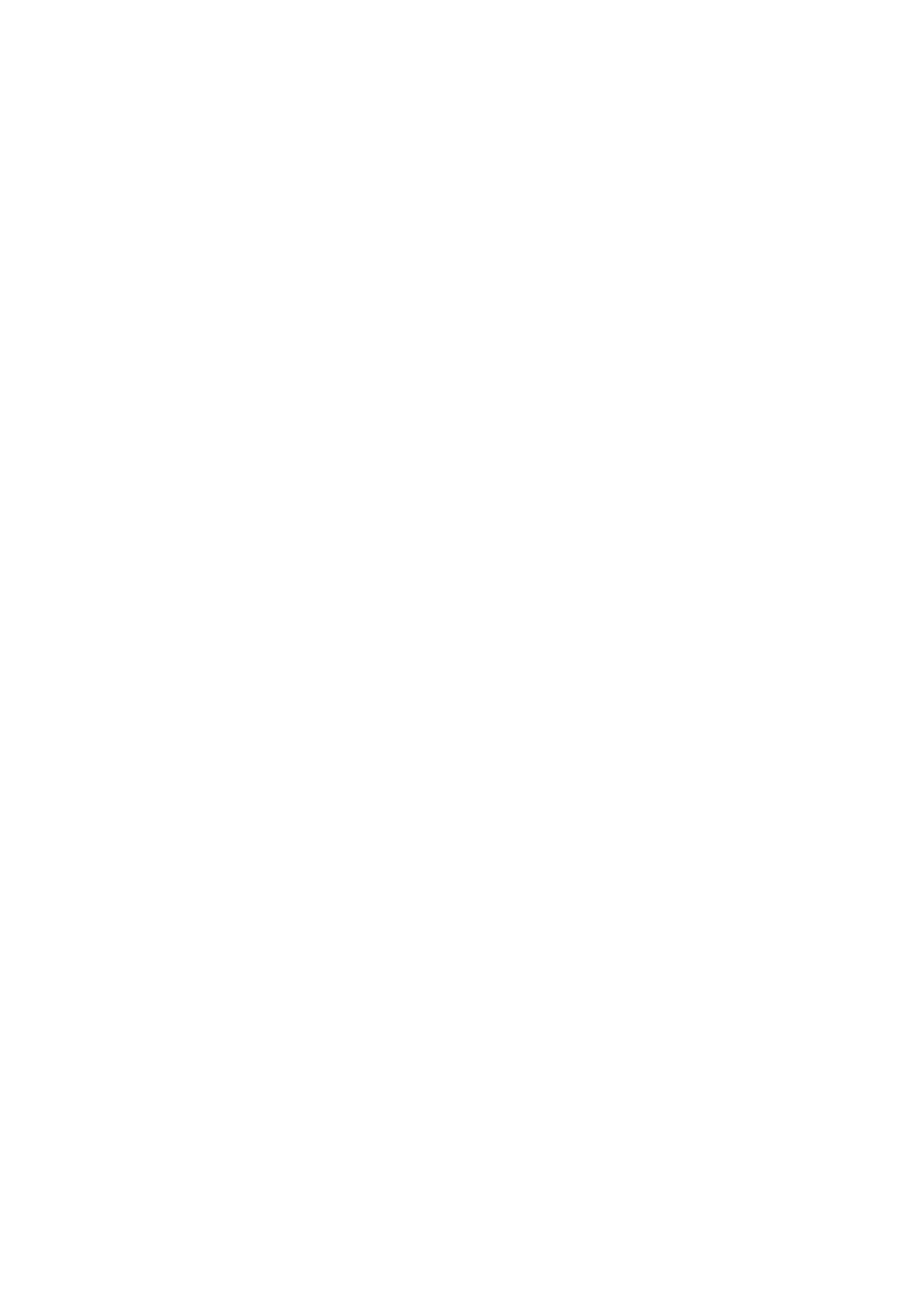

New South Wales

# **Associations Incorporation Amendment (Cancellation of Incorporation) Bill 2007**

No , 2007

### **A Bill for**

An Act to amend the *Associations Incorporation Act 1984* with respect to the cancellation of the incorporation of associations that are incorporated under that Act.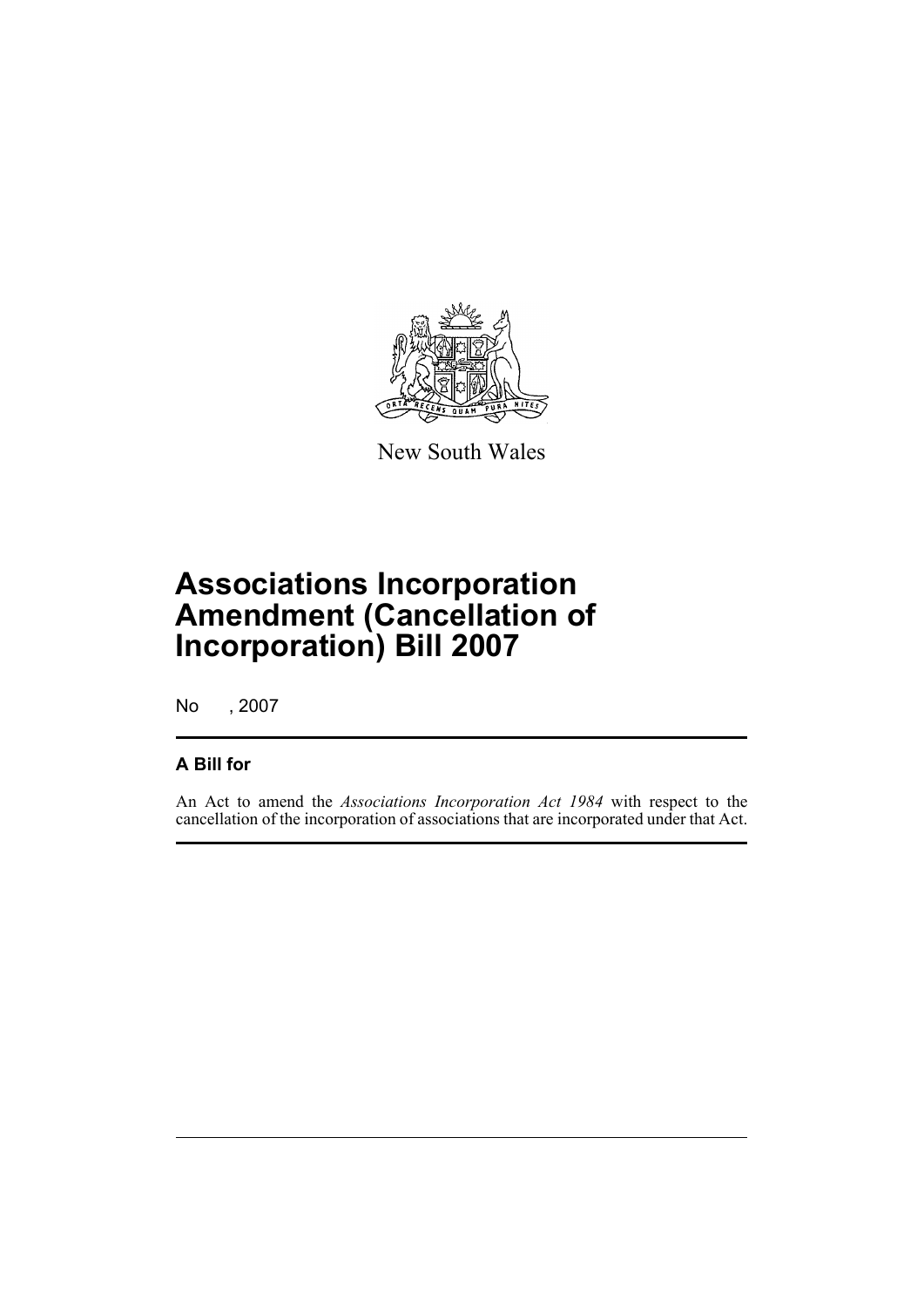<span id="page-7-4"></span><span id="page-7-3"></span><span id="page-7-2"></span><span id="page-7-1"></span><span id="page-7-0"></span>

|              |                                                                | The Legislature of New South Wales enacts:                                                                                                                | 1              |
|--------------|----------------------------------------------------------------|-----------------------------------------------------------------------------------------------------------------------------------------------------------|----------------|
| 1            |                                                                | <b>Name of Act</b>                                                                                                                                        | $\overline{2}$ |
|              |                                                                | This Act is the Associations Incorporation Amendment (Cancellation of<br>Incorporation) Act 2007.                                                         | 3<br>4         |
| $\mathbf{2}$ |                                                                | <b>Commencement</b>                                                                                                                                       | 5              |
|              |                                                                | This Act commences on the date of assent to this Act.                                                                                                     | 6              |
| 3            | <b>Amendment of Associations Incorporation Act 1984 No 143</b> |                                                                                                                                                           | 7              |
|              |                                                                | The Associations Incorporation Act 1984 is amended as set out in<br>Schedule 1.                                                                           | 8<br>9         |
| 4            | <b>Amendment of other Acts</b>                                 |                                                                                                                                                           |                |
|              |                                                                | The Acts specified in Schedule 2 are amended as set out in that<br>Schedule.                                                                              | 11<br>12       |
| 5            | <b>Repeal of Act</b>                                           |                                                                                                                                                           |                |
|              | (1)                                                            | This Act is repealed on the day following the day on which this Act<br>commences.                                                                         | 14<br>15       |
|              | (2)                                                            | The repeal of this Act does not, because of the operation of section 30<br>of the <i>Interpretation Act 1987</i> , affect any amendment made by this Act. | 16<br>17       |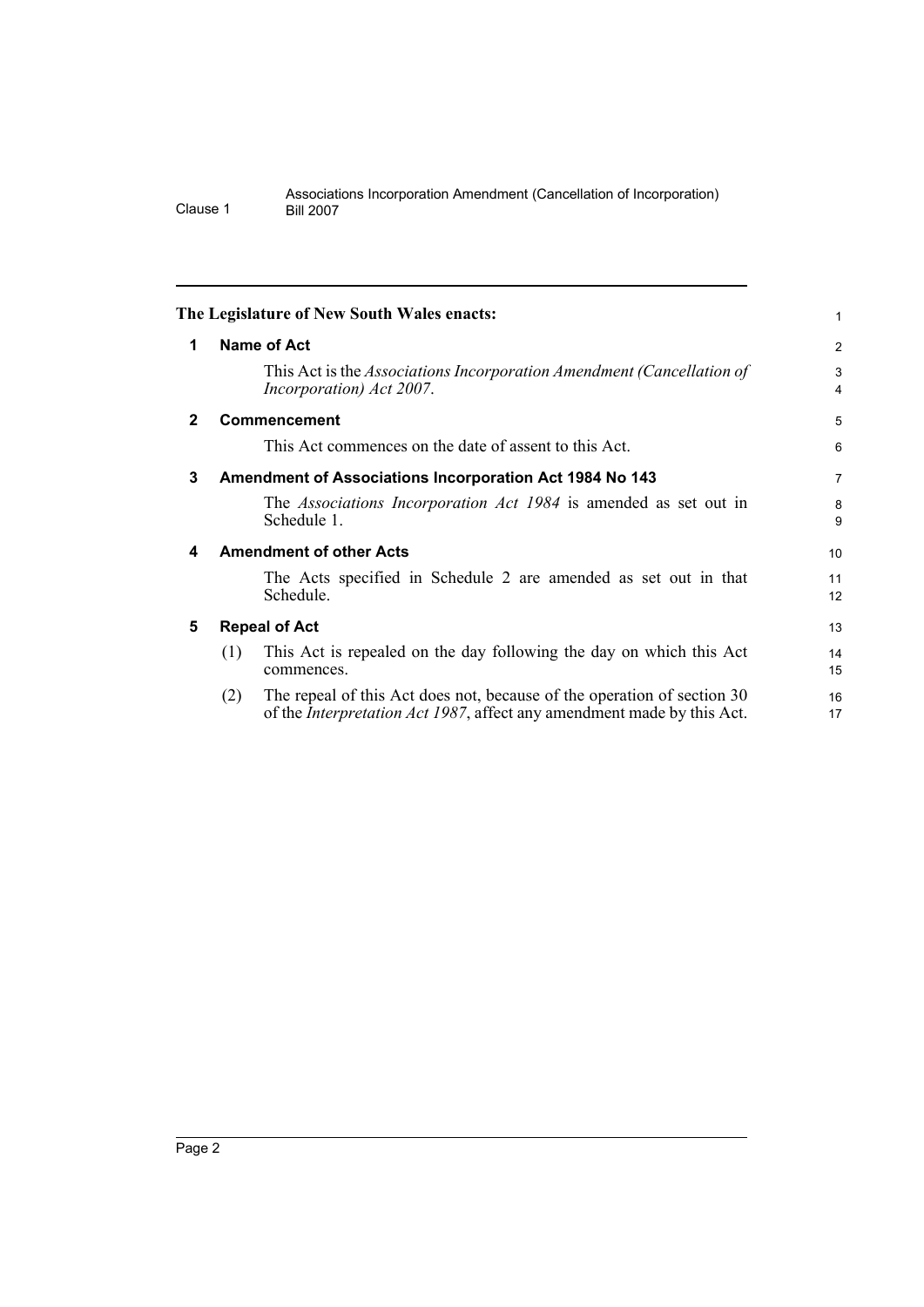Amendment of Associations Incorporation Act 1984 Schedule 1

1  $\mathfrak{p}$ 

3 4 5

## <span id="page-8-0"></span>**Schedule 1 Amendment of Associations Incorporation Act 1984** (Section 3) **[1] Sections 54 and 54A** Omit section 54. Insert instead:

#### **54 Cancellation of incorporation**

- (1) The Director-General may cancel the incorporation of an incorporated association by publishing a notice to that effect in the Gazette if the Director-General is satisfied that:
	- (a) the association is not in operation, or
	- (b) the association is or has been engaged in trading or securing pecuniary gain for its members, or
	- (c) the association is or has been, as trustee, engaged in trading or securing pecuniary gain for members of the association, or
	- (d) the association was incorporated under this Act by reason of fraud or mistake, or
	- (e) none of the annual general meetings required under section 26 to have been convened by the association during the preceding period of 3 years have been convened, or
	- (f) none of the statements required under section 27 to have been lodged in respect of the association during the preceding period of 3 years have been lodged, or
	- (g) the association has failed to apply for approval to change its name in accordance with a direction referred to in section 14 (1A), or
	- (h) the association does not have at least 5 members, or
	- (i) the association does not have a public officer who is resident in the State.
- (2) An association's incorporation is not to be cancelled under this section if:
	- (a) the association is in the course of being wound up under section 50 or 51, or
	- (b) on the application of any person having an interest in the matter, a Local Court has ordered the Director-General not to cancel the association's incorporation.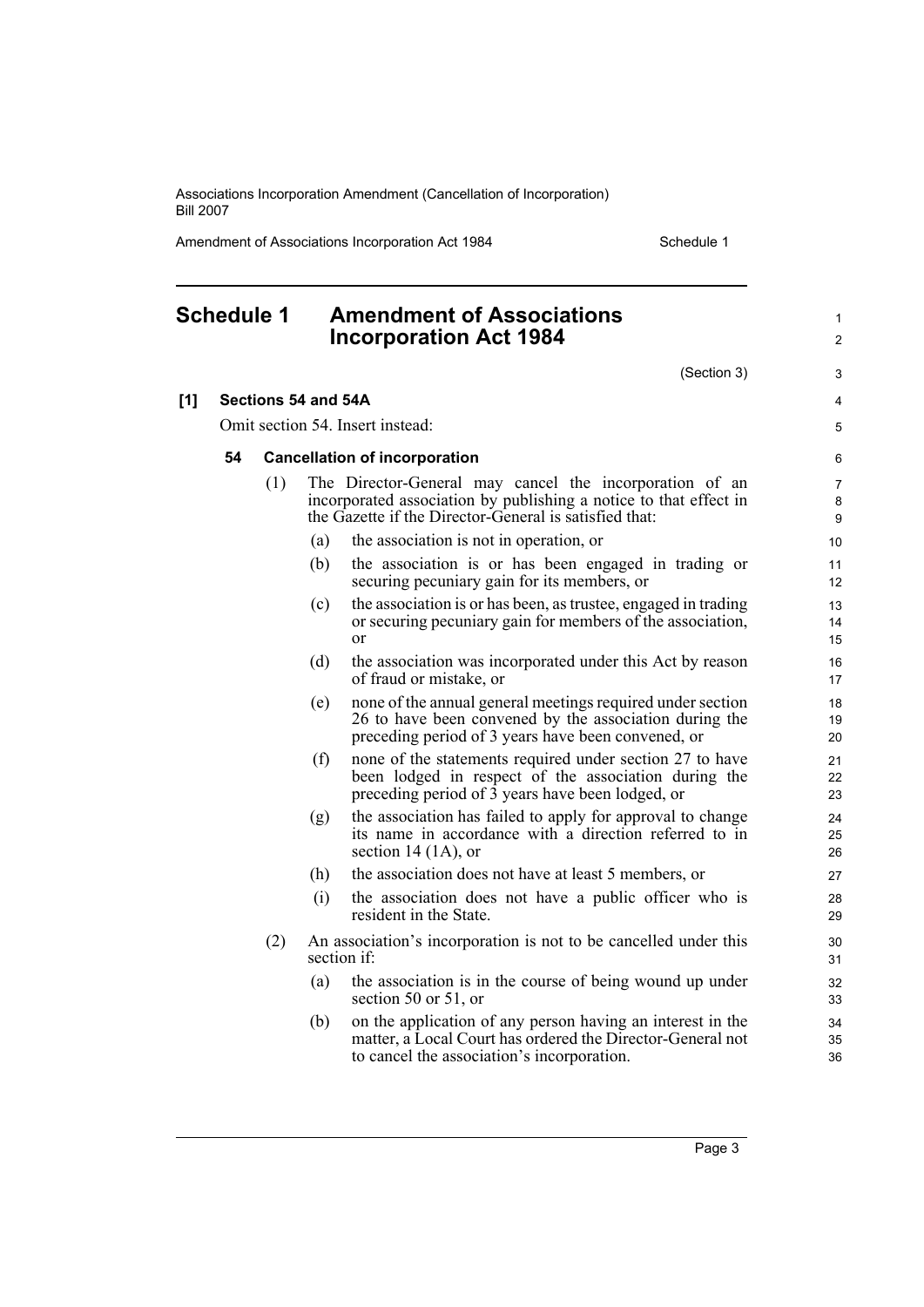- Schedule 1 Amendment of Associations Incorporation Act 1984
	- (3) Before cancelling an association's incorporation under this section, the Director-General:
		- (a) must cause notice of the proposed cancellation to be given to the association stating the ground or grounds referred to in subsection (1) that the Director-General believes exist, and

- (b) must give the association and its members a period of at least 28 days within which to make submissions to the with respect to the proposed cancellation, and
- (c) must give due consideration to any submissions that are made within that period.
- (4) After cancelling an association's incorporation under this section, the Director-General must cause notice of that fact to be given to the association.
- (5) A notice referred to in subsection (3) or (4) is to be given by sending it by registered post addressed to the association:
	- (a) at the address recorded on the register kept under section 59 as the address of the association's public officer, or
	- (b) if the register records no such address because of vacancy of office or other reason—at the address recorded on the register as the association's principal place of administration.

#### **54A Consequences of cancellation of incorporation**

- (1) Despite the cancellation of the incorporation of an incorporated association under section 54, any liability of any former public officer or other officer or member of the incorporated association continues and may be enforced as if the incorporation of the association had not been cancelled.
- (2) If the Director-General is satisfied that the incorporation of an incorporated association should not have been cancelled under section 54, the Director-General may reinstate the incorporation of the association and the association is taken to have continued in existence as if its incorporation had not been cancelled.

#### **[2] Section 55A Voluntary cancellation of incorporation**

Omit "the public officer and of each officer and member" from section 55A (6).

Insert instead "any former public officer or other officer or member".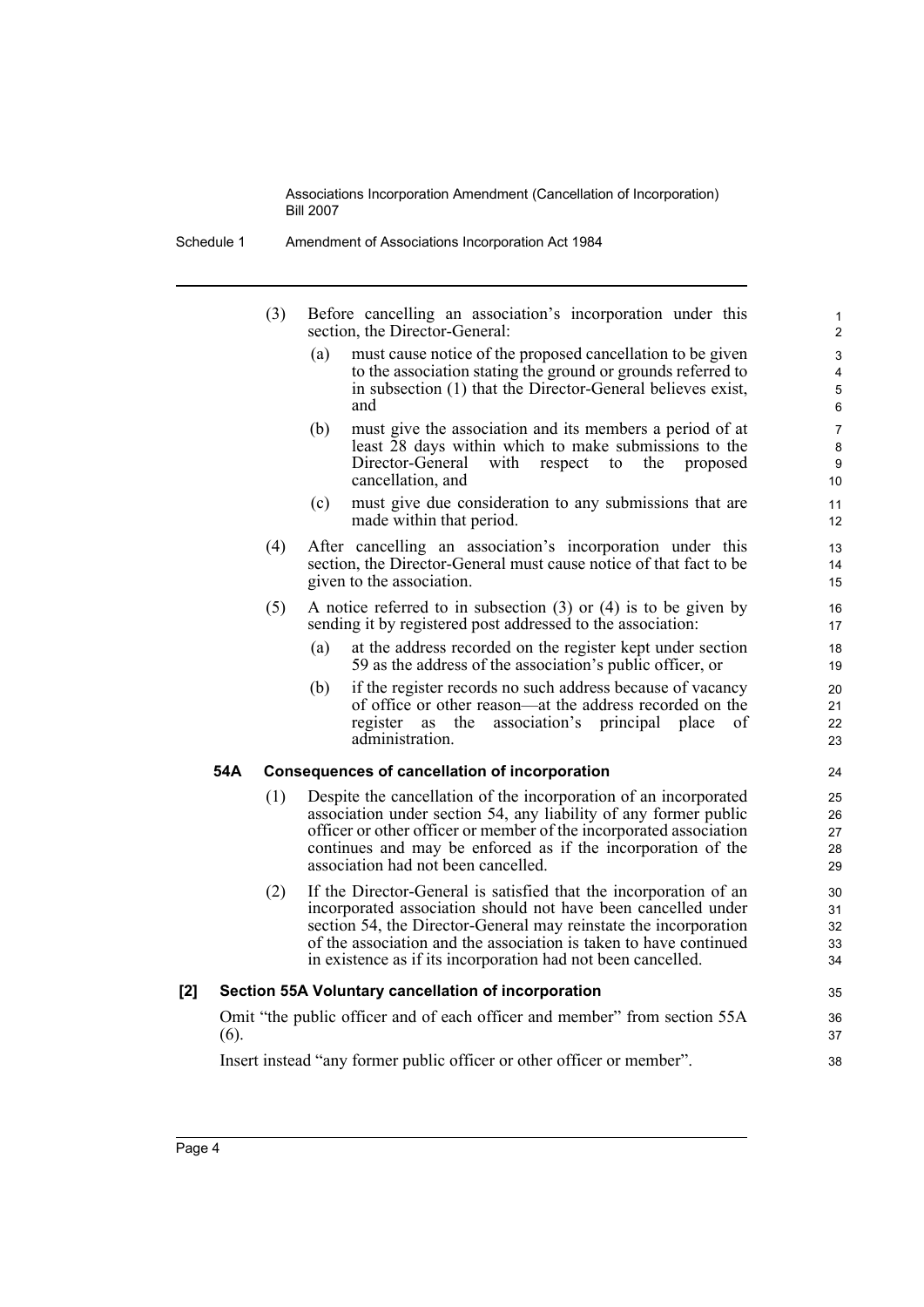Amendment of Associations Incorporation Act 1984 Schedule 1

| [3] | <b>Schedule 3 Savings and transitional provisions</b> |     |                                                                                                                                                                                                                                                                                                             |                                   |
|-----|-------------------------------------------------------|-----|-------------------------------------------------------------------------------------------------------------------------------------------------------------------------------------------------------------------------------------------------------------------------------------------------------------|-----------------------------------|
|     | Omit clause 1 (1). Insert instead:                    |     |                                                                                                                                                                                                                                                                                                             |                                   |
|     |                                                       | (1) | The regulations may contain provisions of a savings and<br>transitional nature consequent on the enactment of the following<br>Acts:                                                                                                                                                                        | 3<br>$\overline{\mathbf{4}}$<br>5 |
|     |                                                       |     | this Act                                                                                                                                                                                                                                                                                                    | 6                                 |
|     |                                                       |     | Associations Incorporation (Amendment) Act 1992                                                                                                                                                                                                                                                             | $\overline{7}$                    |
|     |                                                       |     | Associations Incorporation Amendment (Cancellation of<br><i>Incorporation</i> ) Act 2007                                                                                                                                                                                                                    | 8<br>9                            |
| [4] | Schedule 3, Part 3                                    |     |                                                                                                                                                                                                                                                                                                             | 10                                |
|     | Insert after Part 2:                                  |     |                                                                                                                                                                                                                                                                                                             | 11                                |
|     | Part 3                                                |     | <b>Provisions consequent on the</b><br><b>Associations Incorporation Amendment</b><br>(Cancellation of Incorporation) Act 2007                                                                                                                                                                              | 12<br>13<br>14                    |
|     | 7                                                     |     | <b>Definition</b>                                                                                                                                                                                                                                                                                           | 15                                |
|     |                                                       |     | In this Part:                                                                                                                                                                                                                                                                                               | 16                                |
|     |                                                       |     | amending Act means the Associations Incorporation Amendment<br>(Cancellation of Incorporation) Act 2007.                                                                                                                                                                                                    | 17<br>18                          |
|     | 8                                                     |     | <b>Cancellations already commenced</b>                                                                                                                                                                                                                                                                      | 19                                |
|     |                                                       |     | Section 54, as in force immediately before the date of assent to<br>the amending Act, continues to apply in relation to any<br>cancellation of an association's incorporation that arises from a<br>notice under that section, or from a notice under section 14 (1A),<br>that was issued before that date. | 20<br>21<br>22<br>23<br>24        |
|     |                                                       |     |                                                                                                                                                                                                                                                                                                             |                                   |